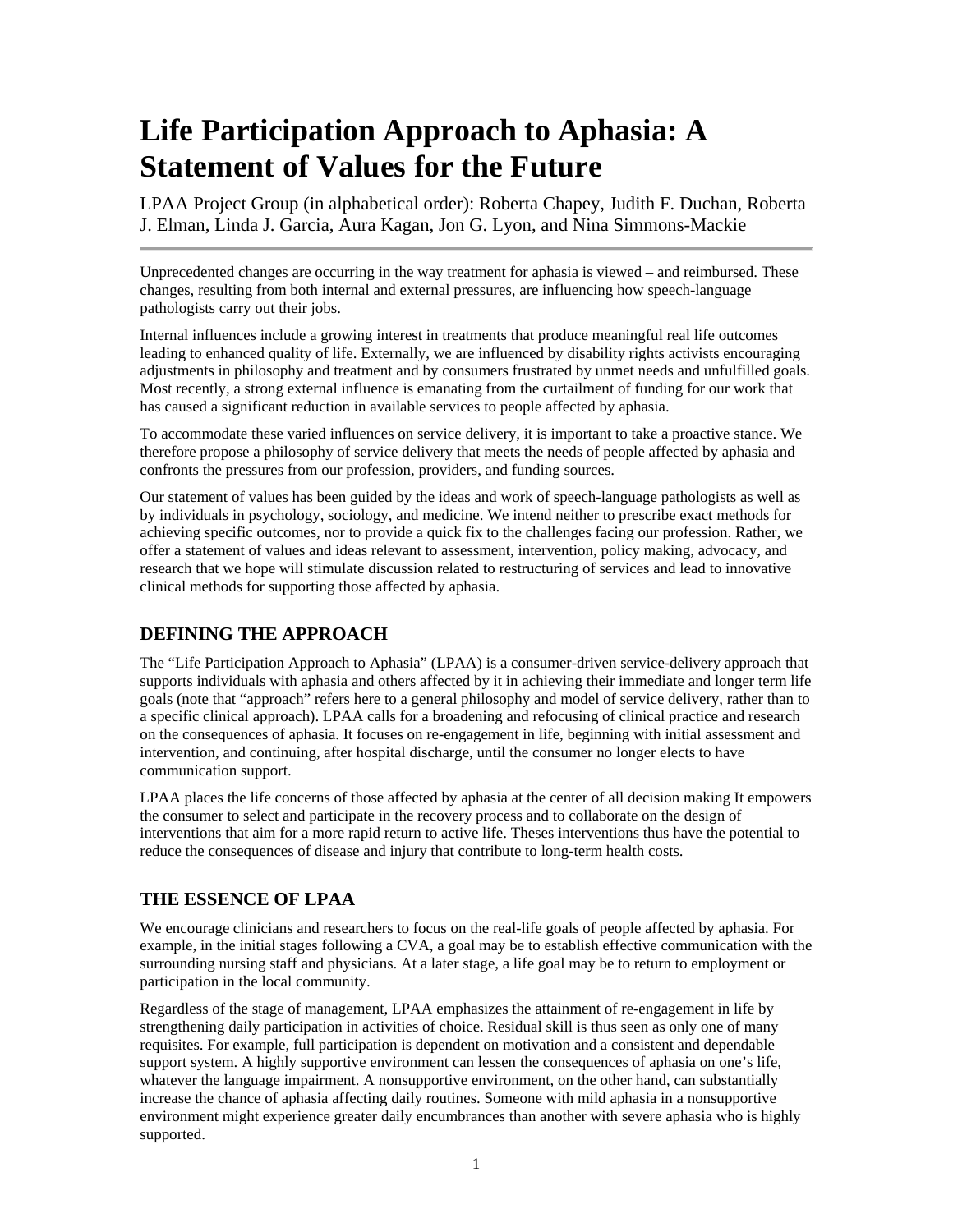In this broadening and refocusing of services, LPAA recommends that clinicians and researchers consider the dual function of communication – transmitting and receiving messages and establishing and maintaining social links. Furthermore, life activities do not need to be in the realm of communication in order to deserve or receive intervention. What is important is to judge whether aphasia ffects the execution of activities of choice and one's involvement in them (see Table 1 for a few examples of how LPAA may lead to a broadening and refocusing of services).

### **THE ORIGINS OF LPAA**

#### **Functional and Pragmatic Approaches**

LPAA draws on ideas underlying functional and pragmatic approaches to aphasia nad shares some common values with those who take a broad approach to functional communication treatment by focusing on life participation goals and social relationships. In our view, however, the term "functional" does not do justice to the breadth of this work. In addition, the term is often used narrowly to mean "functional independence in getting a message across." Although LPAA recognizes the value of this type of impairment-level work, it should form part of a bigger picture where ultimate goal for intervention is reengagement into everyday society.

#### **Human Rights Issues and Consumers' Goals**

LPAA is a means of addressing unmet needs and rights of individuals with aphasia and those in their environment. Indeed, the Americans with Disabilities Act (ADA), signed into law on July 26, 1990, requires that physical and communication access be provided for individuals with aphasia and other disabilities and allows them legal recourse if they are blocked from accessing employment, programs, and services in the public and private sectors.

In 1992, ASHA provided guidelines for a "communication bill of rights" (National Joint Committee for the Communicative Needs of Persons with Severe Disabilities). Its preface states that "all persons, regardless of the extent or severity of their disabilities, have a basic right to affect, through communication, the conditions of their own existence." Communication is defined as "a basic need and basic right of all human beings" (p. 2). ASHA thus views communication as an integral part of life participation.

#### **Emphasis on Competence and Inclusion**

LPAA philosophy embraces a view of treatment that emphasizes competence and inclusion in daily life, focusing as much on the consequences of chronic disorders as on the language difficulty caused by the aphasia. Along with other movements in education and health care, LPAA shifts from a focus on deficits and remediation to one of inclusion and life participation (see Fougeyrollas et al., 1997; WHO, ICIDH-2, 1997). Such international changes in focus point to the need to address the personal experience of disability and promote optimal life inclusion and reintegration into society.

#### **Changes in Reimbursement and Service Delivery**

Health care and reimbursement in America have undergone an unprecedented overhaul. Financial exigencies have led to an emphasis on medically essential treatments and others seen as likely to save on future health care costs. Many of the incentives in this model result in the provision of efficient short-term minimal care, rather than the longer term, fuller care supported in the past.

LPAA represents a fundamental shift in how we view service delivery for people confronting aphasia. Since LPAA focuses on broader life-related processes and outcomes form the onset of treatment, service delivery and its reimbursement will require novel means that stand outside most current practices. We are confident that cost-sensitive and therapeutically effective models are possible. Our purpose in this introductory article is to prompt a discussion with providers and consumers as to whether life participation principles and values should play a more central role in the delivery and reimbursement of future service delivery for all those affected by aphasia.

# **THE CORE VALUES OF LPAA**

LPAA is structured around five core values that serve as guides to assessment, intervention, and research.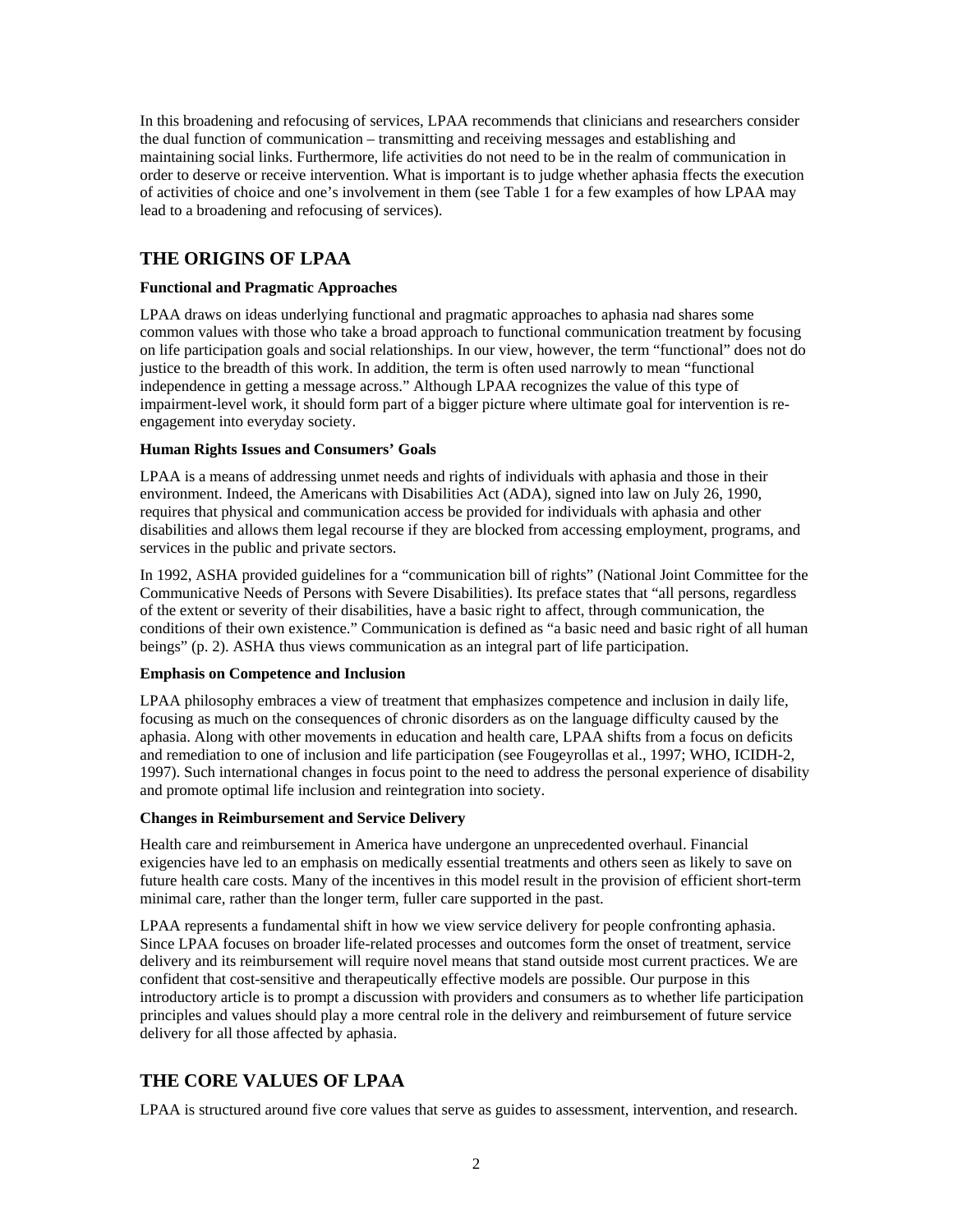#### **The Explicit Goal Is Enhancement of Life Participation**

In the LPAA approach, the first focus of the client, clinician, and policy-maker is to assess the extent to which persons affected by aphasia are able to achieve life participation goals, and the extent to which the aphasia hinders the attainment of these desired outcomes. The second focus is to improve short- and longterm participation in life.

#### **All Those Affected by Aphasia Are Entitled to Service**

LPAA supports all those affected directly by aphasia, including immediate family and close associates of the adult with aphasia. The LPAA approach holds that it is essential to build protected communities within society where persons with aphasia are able not only to participate but are valued as participants. Therefore, intervention may involve changing broader social systems to make them more accessible to those affected by aphasia.

#### **The Measures of Success Include Documented Life-Enhancement Changes**

The LPAA approach calls for the use of outcome measures that assess quality of life and the degree to which those affected by aphasia meet their life participation goals.

Without a cause to communicate, we believe, there is no practical need for communication. Therefore, treatment focuses on a reason to communicate as much as on communication repair. In so doing, treatment attends to each consumer's feelings, relationships, and activities in life.

#### **Both Personal and Environmental Factors Are Targets of Intervention**

Disruption of daily life for individuals affected by aphasia (including those who do not have aphasia themselves) is evident on two levels: personal (internal) and environmental (external). Intervention consists of constantly assessing, weighing, and prioritizing which personal and environmental factors should be targets of intervention and how best to provide freer, easier, and more autonomous access to activities and social connections of choice. This does not mean that treatment comprises only life resumption processes, but rather that enhanced participation in life "governs" management from its inception. In this fundamental way, the LPAA approach differs from one in which life enhancement is targeted only after language repair has been addressed.

#### **Emphasis Is on the Availability of Services as Needed at All Stages of Aphasia**

LPAA begins with the onset of aphasia and continues until consumers and providers agree that targeted life enhancement changes have occurred. However, LPAA acknowledges that life consequences of aphasia change over time and should be addressed regardless of the length of time post-onset. Consumers are therefore permitted to discontinue intervention, and reenter treatment when they believe they need to continue work on a goal or to attain a new life goal.

# **CONCLUSIONS**

Our health-care systems are undergoing change and, as a result, so are our professions. How we allow this change to affect our clinical practice, our research directions, and our response to consumer advocacy is up to us. We need to educate policy-makers that being fiscally responsible means having a consumer-driven model of intervention focusing on interventions that make real-life differences and minimize the consequences of disease and injury.

While it is clear that the implicit motivation underlying all clinical and research efforts in aphasia is related to increased participation in life, the path to achieving that goal is often indirect. Because LPAA makes life goals primary and explicit, it holds promise as an approach in which such goals are attainable. We invite other speech-language pathologists to join us in discussing and developing life participation approaches to aphasia.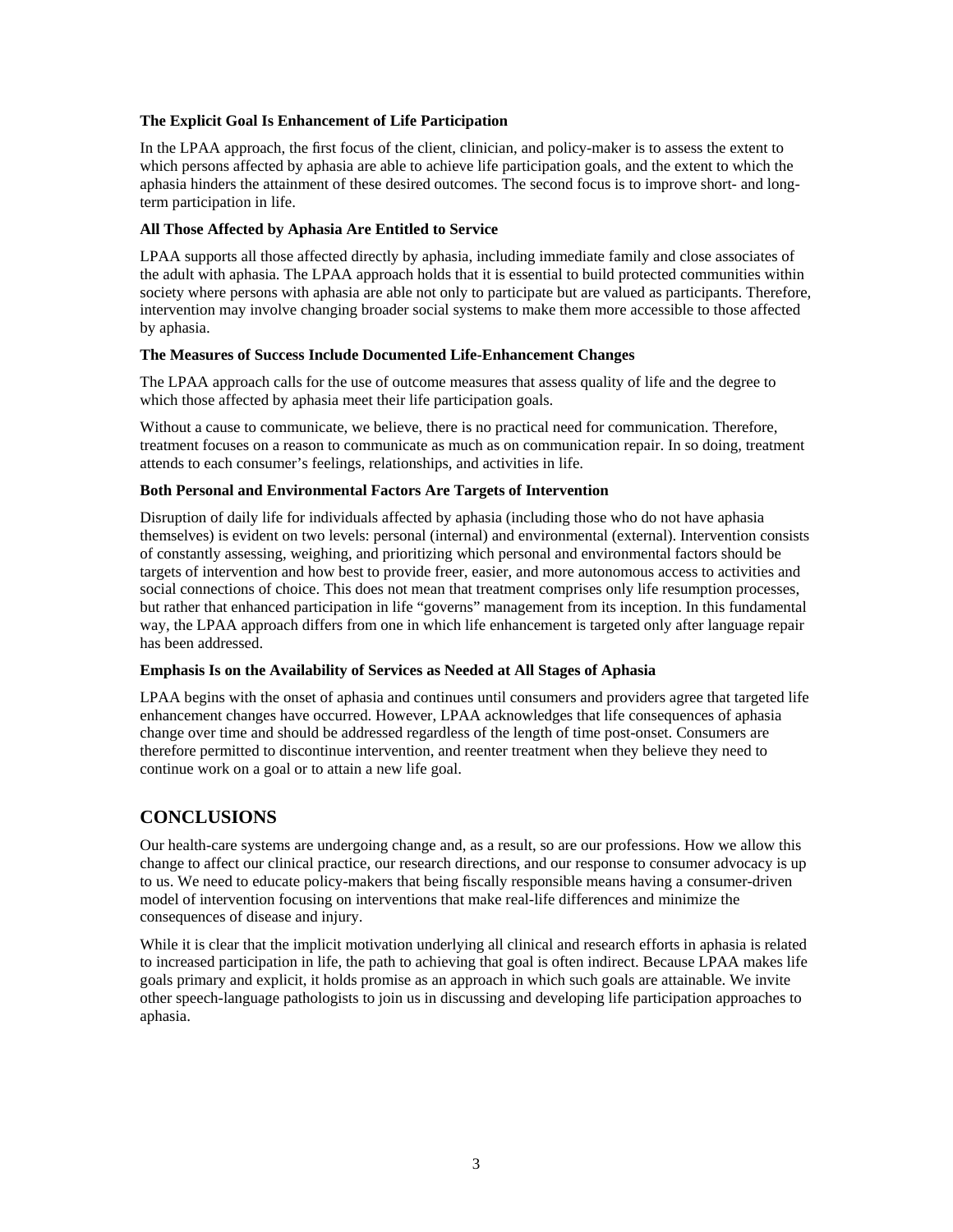# **Table 1 Examples of the Shift in Focus of Life Participation Approach to Aphasia**

| <b>LPAA</b>                                                                                                   | <b>Examples of Shift in Focus</b>                                                                                                                                                                                                                                                                                                                                                                            |
|---------------------------------------------------------------------------------------------------------------|--------------------------------------------------------------------------------------------------------------------------------------------------------------------------------------------------------------------------------------------------------------------------------------------------------------------------------------------------------------------------------------------------------------|
| Assessment includes determining<br>relevant life participation needs and<br>discovering clients' competencies | In addition to assessing language and communication deficits,<br>clinicians are equally interested in assessing how the person with<br>aphasia does with support                                                                                                                                                                                                                                             |
| Treatment includes facilitating the<br>achievement of life goals                                              | In addition to work on improving and/or compensating for the<br>language impairment, clinicians are prepared to work on anything<br>in which aphasia is a barrier to life participation (even if the<br>activity is not directly related to communication)                                                                                                                                                   |
| Intervention routinely targets<br>environmental factors outside of the<br>individual                          | In addition to working with the individual on language or<br>compensatory functional-communication techniques, clinicians<br>might train communication partners or work on other ways of<br>reducing barriers to make the environment more "aphasia-<br>friendly"                                                                                                                                            |
| All those affected by aphasia are<br>regarded as legitimate targets for<br>intervention                       | In addition to working with the individual who has aphasia,<br>clinicians would also work on life participation goals for family<br>and others who are affected by the aphasia, including friends,<br>service providers, work colleagues, etc.                                                                                                                                                               |
| Clinician roles are expanded beyond<br>those of teacher or therapist                                          | In addition to doing therapy, clinicians might take on the role of:<br>• "communication partner," and give the person with aphasia the<br>opportunity to engage in conversation about life goals, concerns<br>about the future, barriers to life participation, etc.<br>• "coach," "problem solver," or "support person" in relation to<br>overcoming challenges in reengaging in a particular life activity |
| Outcome evaluation involves routinely<br>documenting quality of life and life<br>participation changes        | In addition to documenting changes in language and<br>communication, clinicians would routinely evaluate the following<br>in partnership with clients:<br>• life activities and how satisfying they are<br>• social connections and how satisfying they are                                                                                                                                                  |
|                                                                                                               | • emotional well-being                                                                                                                                                                                                                                                                                                                                                                                       |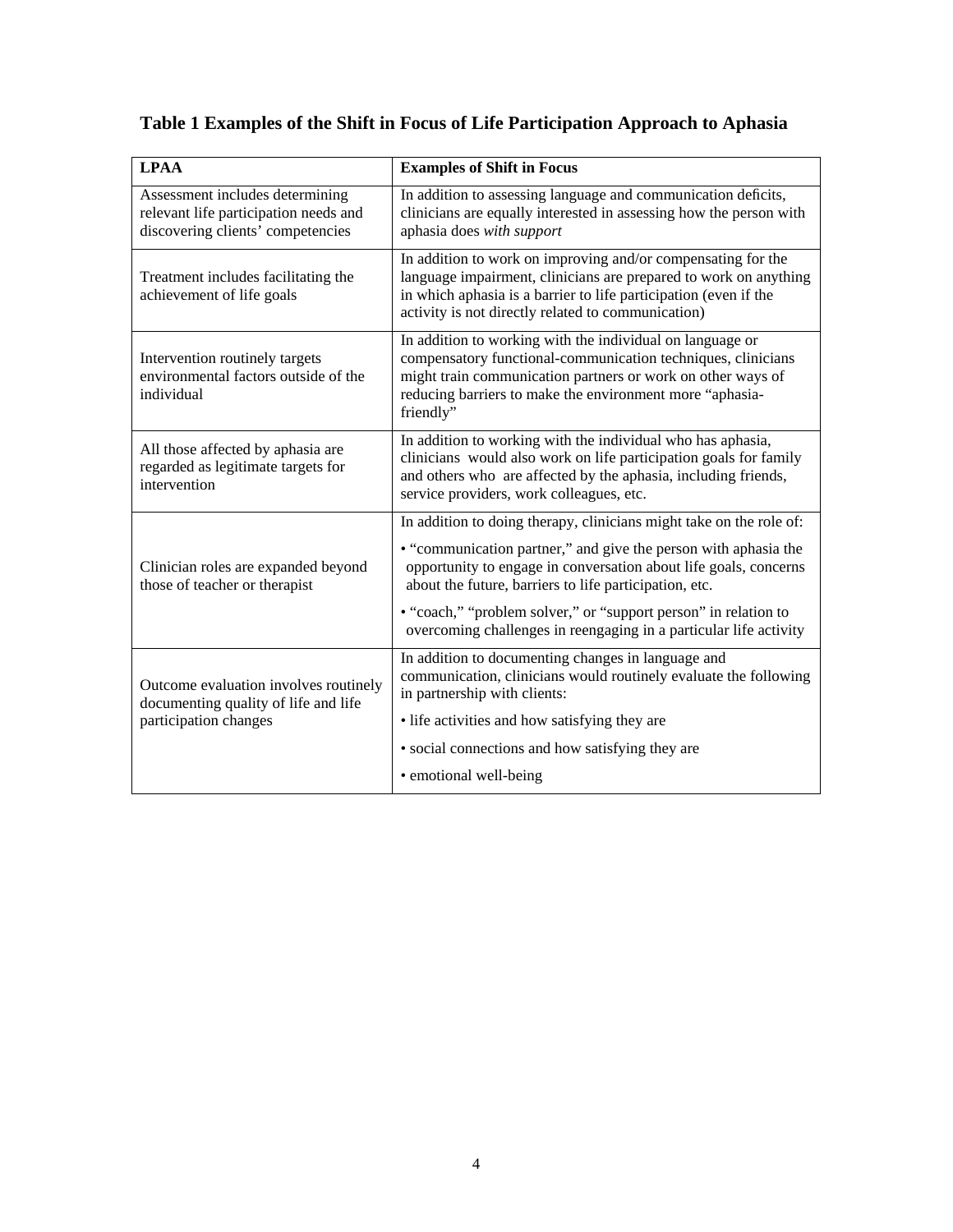#### **Short List of References**

- Fougeyrollas, P., Cloutier, R., Bergeron, H., Cote, J., Cote, M., & St. Michel, G. (1997). *Revision of the Quebec Classification: Handicap creation process.* Lac St-Charles, Quebec: International Network on the Handicap Creation Process.
- National Joint Committee for the Communicative Needs of Persons with Severe Disabilities. (1992). Guidelines for meeting the communication needs of persons with severe disabilities. *ASHA, 34* (March, Suppl. 7), 1-8.
- World Health Organization. (1997). *International classification of impairments, activities and participation: A manual of dimensions of disablement and functions*. *Beta-1 draft for field trials*. Geneva, Switzerland: WHO.

#### **Detailed List of References**

- Alexander, M. (1988). Clinical determination of mental competence: A theory and retrospective study. *Archives of Neurology, 45*, 23-26.
- Angeleri, F., Angeleri, V., Foschi, N., Giaquinto, S., & Nolfe, G.(1993). The influence of depression, social activity, and family stress on functional outcome after stroke. *Stroke, 24*, 1478-1483.
- Armsden, G., & Lewis, F. (1993). The child's adaptation to parental medical illness: Theory and clinical implications. *Patient Education and Counseling, 22*, 153-165.
- Amstrong, E. (1993). Aphasia rehabilitation: A sociolinguistic perspective. In A. Holland & M. Forbes (eds.), *Aphasia treatment: World perspectives* (pp. 263-290). San Diego: Singular Publishing Group.
- Astrom, M., Asplund, K., & Astrom, T. (1992). *Psychosocial function and life satisfaction after stroke. Stroke, 23*, 527-531.
- Aten, J. (1986). Functional communication treatment. In R. Chapey (ed.), *Language intervention strategies in adult aphasia* (pp. 292-303). Philadelphia: Williams & Wilkins.
- Aten, J., Cagliuri, M., & Holland, A. (1982). The efficacy of functional communication therapy for chronic aphasic patients. *Journal of Speech and Hearing Disorders,* 47, 93-96.
- Banigan, R. (1998). *A family-centered approach to developing communication*. Boston: Butterworth-Heinemann.
- Bastiaanse R., & Edwards, S. (1998). Diversity in aphasiology: A crisis in practice or a problem of definition? *Aphasiology, 12*, 447-452.
- Becker, G. (1997). *Disrupted lives: How people create meaning in a chaotic world*. Los Angeles: University of California Press.
- Becker, G. (1980). Continuity after a stroke: Implications for life-course disruption in old age. *The Gerontologist, 33,* 148-158.
- Becker, G., & Nachtigall, R. (1995). Managing an uncertain illness trajectory in old age: Patients' and physicians' views of stroke. *Medical Anthropology Quarterly, 9*, 165-187.
- Bernstein-Ellis, E., & Elman, R. (1999). Aphasia group communication treatment: The Aphasia Center of California approach. In R. Elman (ed.), *Group treatment of neurogenic communication disorders* (pp. 47-56). Woburn, MA: Butterworth-Heinemann.
- Bethoux, R., Calmels, P., Gautheron, V., & Minaire, P. (1996). Quality of life of the spouses of stroke patients: A preliminary study. *International Journal of Rehabilitation Research, 19*, 291-299.
- Beukelman, D., & Mirenda, P. (1992). *Augmentative and alternative communication: Management of severe communication disorders of children and adults*. Baltimore, MD: Paul H. Brookes.
- Biegel, D., Sales, E., Schulz, R., & Rau, M. (1991). *Family caregiving in chronic illness* (pp. 129-146). London: Sage.
- Bindman, B., Cohen-Schneider, R., Kagan, A., & Podolsky, L. (1995). Bridging the gap for aphasic individuals and their families: Providing access to service. *Topics in Stroke Rehabilitation, 2*, 46-52.
- Blackford, K. (1988). The children of chronically ill parents*. Journal of Psychosocial Nursing and Mental Health Services, 26*, 33-36.
- Black-Schaffer, R., & Osberg, J. (1990). Return to work after stroke: *Development of a predictive model. Archives of Physical Medicine and Rehabilitation, 71*, 285-290.

Blomert, L. (1990). What functional assessment can contribute to setting goals for aphasia therapy. *Aphasiology, 4*, 307-320.

- Bogdan, R., & Biklen, D. (1993). Handicapism. In M. Nagler (ed.), *Perspectives on disability* (pp. 69-76). Palo Alto, CA: Health Markets Research.
- Boland, J., & Follingstad, R. (1987). The relationship between communication and marital satisfaction: A review. *Journal of Sex and Marital Therapy, 13*, 286-313.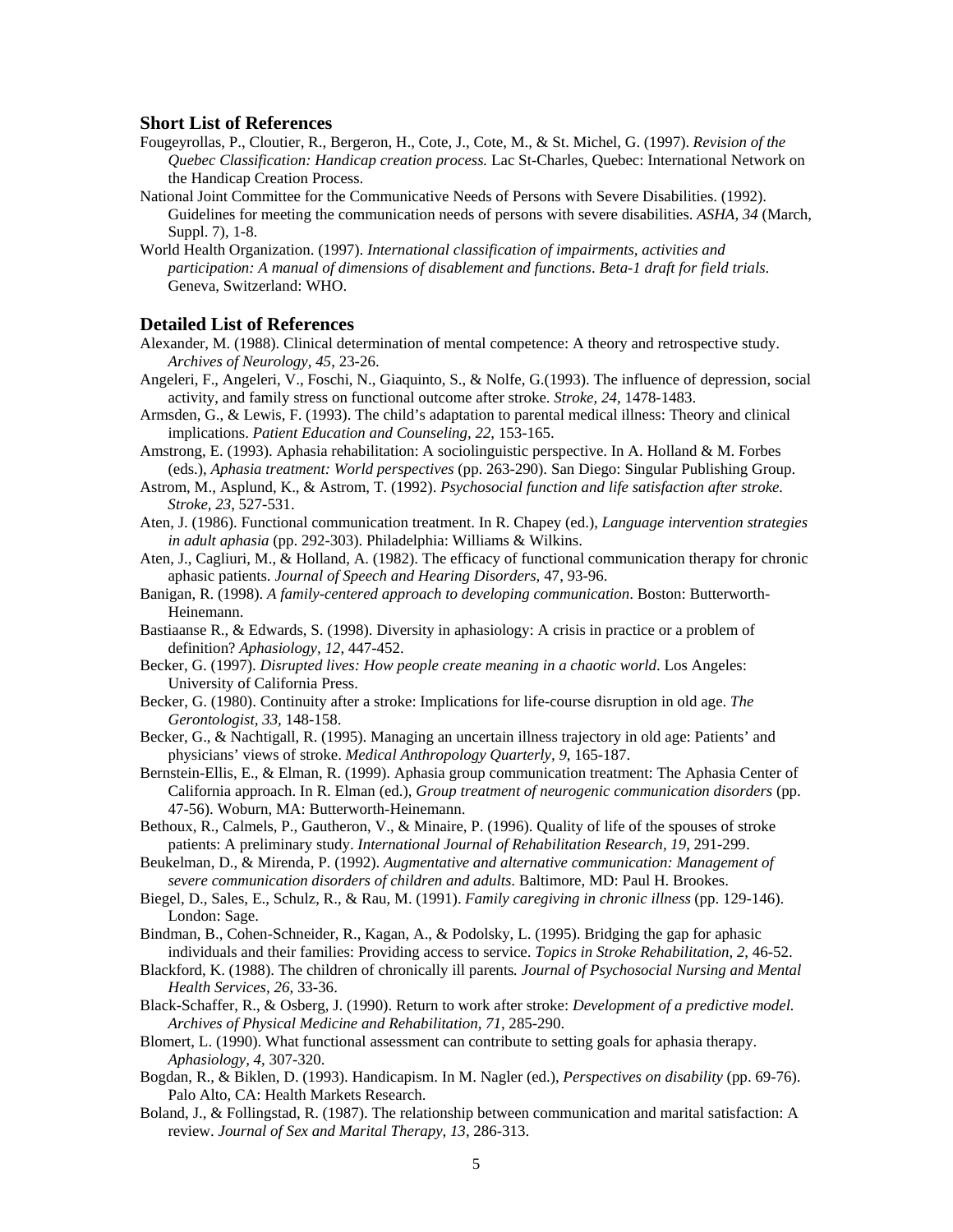- Boles L. (1997). Conversation analysis as a dependent measure in communication therapy with four individuals with aphasia. Asia Pacific Journal of Speech, Language, and Hearing, 2, 43-61.
- Bouchard-Lamothe, D., Bourassa, S., Laflamme, B., Garcia, L., Gailey, G., & Stiell, K. (1999). Perceptions of three groups of interlocutors of the effects of aphasia on communication: An exploratory study. *Aphasiology, 13*, 839-855.
- Bourgeois, M. (1997). Families caring for elders at home: Caregiver training. In B. Shadden & M. A. Toner (Eds.), *Aging and communication* (pp. 227-249). Austin, TX: Pro-Ed.
- Bradburn, N. M. (1969). *The structure of well-being*. Chicago: Aldine.
- Brookshire, R. (1994). Group studies of treatment for adults with aphasia: Efficacy, effectiveness, and believability. *ASHA Special Interest Division 2 Newsletter*, 4, 5-13.
- Brumfitt, S. (1993). Losing your sense of self: What aphasia can do. *Aphasiology, 7,6*, 569-591.
- Brumfitt, S., & Clark P. (1983). An application of psychotherapeutic techniques to the management of aphasia. In C. Code & D. Muller (eds.), *Aphasia therapy*. London: Whurr.
- Byng, S. (1995). What is aphasia therapy? In C. Code & D. Muller (Eds.), *The treatment of aphasia: From theory to practice* (pp. 3-17). London: Whurr.
- Byng, S., & Black, M. (1995). What makes a therapy? Some parameters of therapeutic intervention in aphasia. *European Journal of Disorders of Communication, 30*, 303-316.
- Byng, S., Kay, J., Edmundson, A., & Scott, C. (1990). Aphasia tests reconsidered. *Aphasiology, 4,* 67-91.
- Byng, S., Pound, C., & Parr, S. (in press). Living with aphasia: A framework for therapy interventions. In I. Papathanasiou (ed.), *Acquired neurological communication disorders: A clinical perspective.* London: Whurr.
- Caplan, D. (1993). Toward a psycholinguistic approach to acquired neurogenic language disorders. *American Journal of Speech-Language Pathology, 2, 1,* 59-83.
- Carriero, M. R., Faglia, Z., & Vignolo, L. A. (1987). Resumption of gainful employment in aphasics: Preliminary findings. *Cortex, 26,* 667-672.
- Chapey, R. (1992). Functional communication assessment and intervention: Some thoughts on the state of the art. *Aphasiology*, *6*, 85-93.
- Christensen, J. M., & Anderson, J. D. (1989). Spouse adjustment to stroke: Aphasic versus nonaphasic partners. *Journal of Communication Disorders*, *22*, 225-231.
- Clark, L. (1997). Communication intervention for family caregivers and professional health care providers. In B. Shadden & M. Toner (Eds.), *Aging and communication* (pp. 251-274). Austin, TX: Pro-Ed.
- Clinical Forum. (1998). Beyond the "plateau": Discharge dilemmas in chronic aphasia. *Aphasiology*, *12*, 207-243.
- Cochrane, R., & Milton, S. (1984). Conversational prompting: A sentence building technique for severe aphasia. *The Journal of Neurological Communication Disorders*, *1*, 4-23.
- Code, C., & Muller, D. (1992). *The Code-Muller protocols: Assessing perceptions of psychosocial adjustment to aphasia and related disorders.* London: Whurr.
- Coles, R., & Eales, C. (1999). The aphasia self-help movement in Britain: A challenge and an opportunity. In R. Elman (ed.), *Group treatment for neurogenic communication disorders: The expert clinician's approach* (pp. 107-114). Woburn, MA: Butterworth-Heinemann.
- Csikszentmihalyi, M. (1990). *Flow: The psychology of optimal experience*. New York: HarperCollins.
- Csikszentmihalyi, M. (1993). *The evolving self*. New York: HarperCollins.
- Csikszentmihalyi, M. (1997). Finding flow: *The psychology of engagement with everyday life.* New York: HarperCollins.
- Damico, J. S., Simmons-Mackie, N., & Schweitzer, L. A. (1995). Addressing the third law of gardening: Methodological alternatives in aphasiology. In M. L. Lemme (ed.), *Clinical aphasiology Vol. 23* (pp. 83-93). Austin, TX: Pro-Ed.
- Darley, F. (1991). I think it begins with an A. In T. Prescott (ed.), *Clinical aphasiology Vol. 20* (pp. 9-20). Austin, TX: Pro-Ed.
- Davis, A., & Wilcox, J. (1985). *Adults' aphasia rehabilitation: Applied pragmatics*. San Diego: College Hill Press.
- Davis, A. (1986). Pragmatics and treatment. In R. Chapey (ed.), *Language intervention strategies in adult aphasia* (pp. 251-265). Baltimore: Williams & Wilkins.
- Davis, G., & Wilcox, J. (1981). Incorporating parameters of natural conversation in aphasia treatment. In R. Chapey (Ed.), *Language intervention strategies in adult aphasia*. Baltimore: Williams & Wilkins.
- de Hann, R., Aaronson, N., Limburg, M., Langton Hewer, R., & van Crevel, H. (1993). Measuring quality of life in stroke. *Stroke*, *24*, 320-327.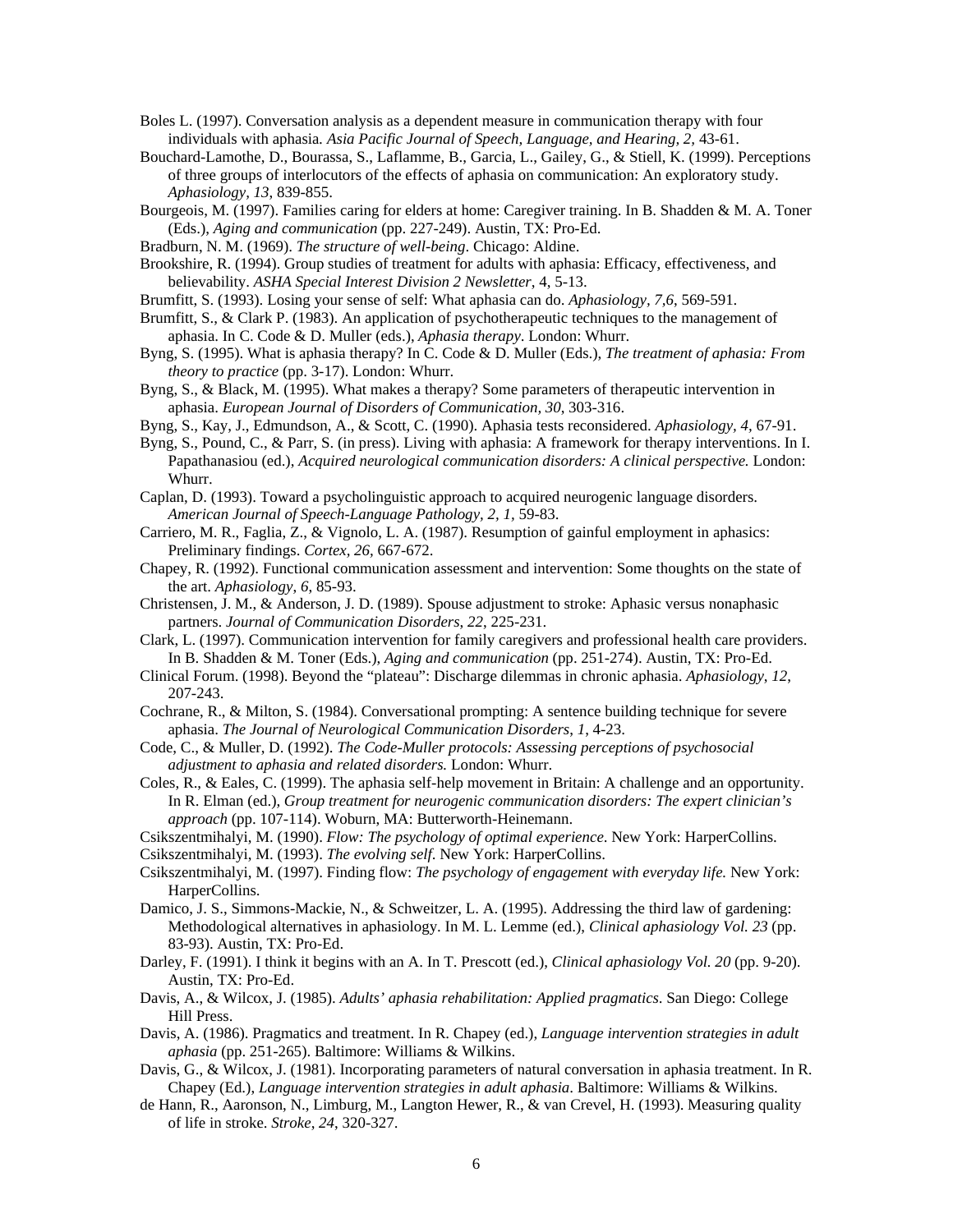- de Hann, R., Horn, J., Limburg, M., van der Meulen, J., & Bossuyt, P. (1993). A comparison of five stroke scales with measures of disability, handicap, and quality of life. *Stroke*, *24*, 1179-1181.
- Dickson, H. G. (1996). Problems with the ICIDH definition of impairment: Clinical commentary. *Disability and Rehabilitation*, *18*, 52-54.
- Disability Alliance (1995). *Disability rights handbook*. London: Disability Alliance Educational and Research Associations.
- Doolittle, N. (1992). The experience of recovery following lacunar stroke. *Rehabilitation Nursing*, *17*, 122- 125.
- Doolittle, N. (1994). A clinical ethnography of stroke recovery. In P. Benner (ed.), *Interpretive phenomenology: Embodiment, caring and ethics in health and illness.* Thousand Oaks, CA: Sage.
- Duchan, J. (1995). *Supporting language learning in everyday life*. San Diego: Singular.
- Duchan, J. (1997). A situated pragmatics approach for supporting children with severe communication disorders. *Topics in Language Disorders*, *17*, 1-18.
- Duchan, J., Maxwell, M., & Kovarsky, D. (1999). Evaluating competence in the course of everyday interaction. In D. Kovarsky, J. Duchan, & M. Maxwell (eds.), *Constructing (in)competence* (pp. 3-26). Mahwah, NJ: Lawrence Erlbaum.
- Eldridge, M. (1968). *A history of the treatment of speech disorders*. Edinburgh: Livingstone.
- Elman, R. (1995). Multimethod research: A search for understanding. *Clinical Aphasiology*, *23*, 77.81.
- Elman, R. (1998a). Diversity in aphasiology: Let us embrace it. *Aphasiology*, *12*, *6*, 456-457.
- Elman, R. (1998b). Memories of the 'plateau': Health-care changes provide an opportunity to redefine aphasia treatment and discharge. *Aphasiology*, *12*, 227-231.
- Elman, R. (ed.). (1999). *Group treatment of neurogenic communication disorders*.Woburn, MA: Butterworth-Heinemann.
- Elman, R., & Bernstein-Ellis, E. (1995). What is functional? *American Journal of Speech-Language Pathology*, *4,* 115-117.
- Elman, R., & Bernstein-Ellis, E. (1999a). The efficacy of group communication treatment in adults with chronic aphasia. *Journal of Speech, Language, and Hearing Research*, *42*, 411-419.
- Elman, R., & Bernstein-Ellis, E. (1999b). Psychosocial aspects of group communication treatment: Preliminary findings. *Seminars in Speech & Language*, *20*, *1,* 65-72.
- Enderby, P. (1997). *Therapy outcome measures: Speech-language pathology technical manual*. San Diego: Singular Publishing Group.
- Evans, R. L., Dingus, C. M., & Haselkorn, J. K. (1993). Living with a disability: A synthesis and critique of the literature on quality of life, 1985-1989. *Psychological Reports*, *72*, 771-777.
- Ewing, S. (1999). Group process, group dynamics, and group techniques with neurogenic communication disorders. In R. Elman (ed*.), Group treatment for neurogenic communication disorders: The expert clinician's approach* (pp. 9.16). Woburn, MA: Butterworth-Heinemann.
- Ezrachi, O., Ben-Yishay, Y., Kay, T., Diller, L., & Rattock, J. (1991). Predicting employment in traumatic brain injury following neuropsychological rehabilitation. *Journal of Head Trauma Rehabilitation*, *6,3*, 71-84.
- Ferguson, A. (1994). The influence of aphasia, familiarity, and activity on conversational repair. *Aphasiology*, *8,* 143-157.
- Ferguson, A. (1996). Describing competence in aphasic/normal conversation. *Clinical Linguistics and Phonetics*, *10*, 55-63.
- Ferguson, D. (1994). Is communication really the point? Some thoughts on interventions and membership. *Mental Retardation*, *32*, 7-18.
- Finkelstein V. (1991). Disability: An administrative challenge. In M. Oliver (ed.), *Social work, disabled people and disabling environments* (pp. 19-39). London: Jessica Kinglsey.
- Flickinger, E. E., & Amato, S. C. (1994). School-age children's responses to parents with disabilities. *Rehabilitation Nursing*, *19*, 403-406.
- Florence, C. (1981). Methods of communication analysis used in family interaction therapy. In R. Brookshire (ed.), *Clinical aphasiology*: Conference proceedings (pp. 204-211). Minneapolis, MN:BRK.
- Flowers, C., & Peizer, E. (1984). Strategies for obtaining information from aphasic persons. In R. Brookshire (Ed.), *Clinical aphasiology: conference proceedings* (pp. 106-113). Minneapolis, MN:BRK.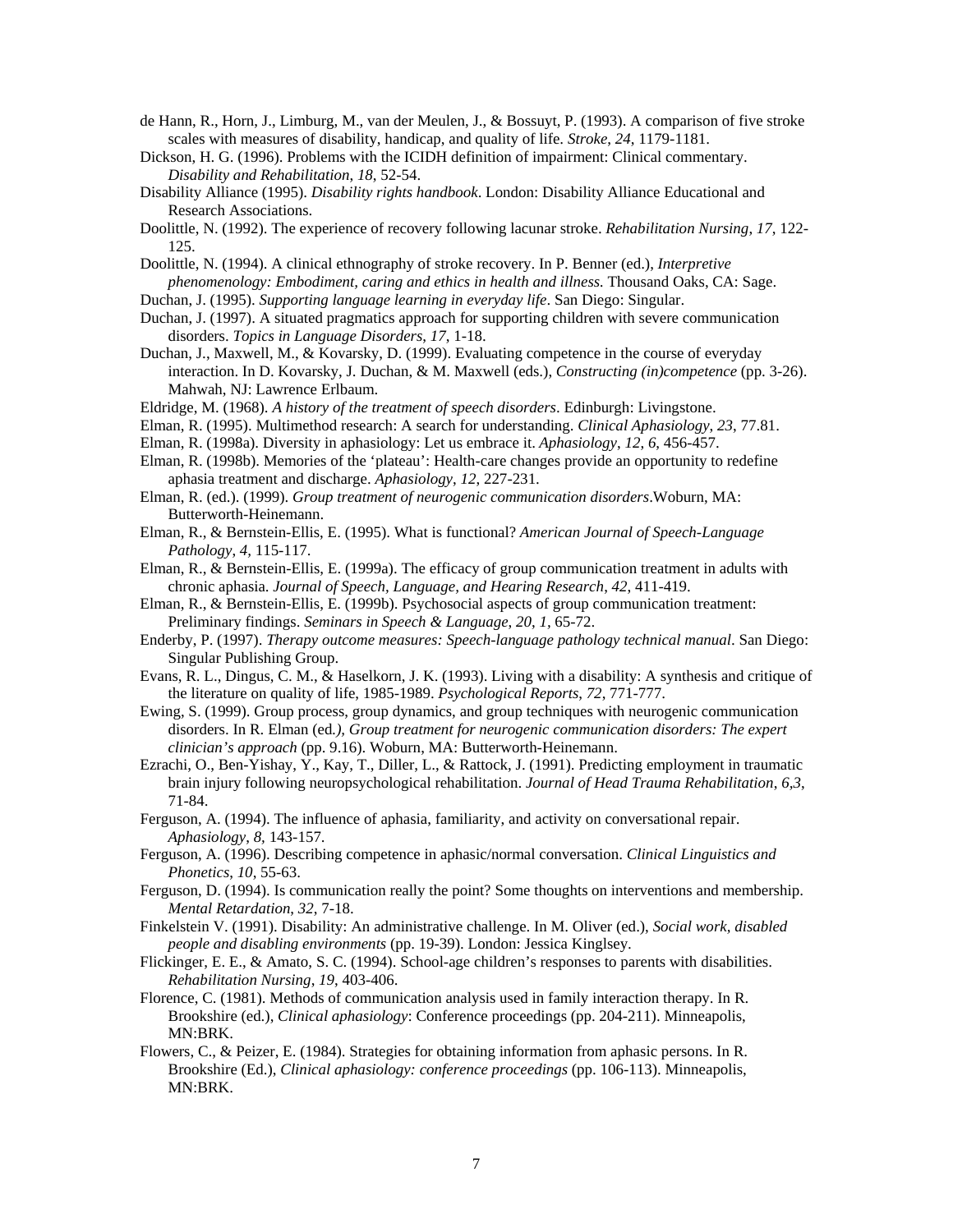- Fougeyrollas, P., Cloutier, R., Bergeron, H., Cote, J., Cote, M., & St. Michel, G. (1997). *Revision of the Quebec Classification: Handicap creation process*. Lac St-Charles, Quebec: International Network on the Handicap Creation Process.
- Fox, L., & Fried-Oken, M. (1996). AAC Aphasiology: Partnership for future research. *Augmentative and Alternative Communication*, *12*, 257-271.
- Fraser, R., & Baarslag-Benson, R. (1994). Cross-disciplinary collaboration in the removal of work barriers after traumatic brain injury. *Topics in Language Disorders*, *15*, 1, 55-67.
- Frattali, C. (1992). Functional assessment of communication: Merging public policy with clinical views. *Aphasiology*, *6*, 63-85.
- Frattali, C. (1993). Perspective on functional assessment: Its use for policy making. *Disability and Rehabilitation*, *15*, 1-9.
- Frattali, C. (1996). Measuring disability. *ASHA Special Interest Division 2 Newsletter-Neurophysiology and Neurogenic Speech and Language Disorders*, *6*, 6-10.
- Frattali, C. (1997). Clinical care in a changing health system. In N. Helm-Estabrooks & A. Holland (eds.), *Approaches to the Treatment of Aphasia* (pp. 241-265). San Diego: Singular Publishing Group.
- Frattali, C. (1998). Measuring modality-specific behaviors, functional abilities, and quality of life. In C. Frattali (ed.), *Measuring outcomes in speech-language pathology* (pp. 55-88). New York: Thieme.
- Frattali, C., Thomson, C., Holland, A., Wohl, C., & Ferketic, M. (1995). *The American Speech-Language-Hearing Association functional assessment of communication skills for adults* (ASHA FACS). Rockville, MD: ASHA.
- Frattali, C., & Sutherland, C. (1994). Improving quality in the context of managed care. *Managing Managed Care*. Rockville, MD: ASHA.
- French, S. (1993). What's so great about independence? In J. Swain, F. Finkelstein, S. French, & M. Oliver (eds.), *Disabling barriers-enabling environments* (pp. 44-48). London: Sage.
- French, S. (1994a). Dimensions of disability and impairment. In S. French (Ed.), On equal terms: Working with disabled people (pp. 17-34). Oxford: Butterworth Heinemann.
- French, S. (1994b). The disabled role. In S. French (Ed.), *On equal terms: Working with disabled people* (pp. 47-60). Oxford: Butterworth Heinemann.
- French, S. (1994c). Researching disability. In S. French (Ed.), *On equal terms: Working with disabled people* (pp. 136-147). Oxford: Butterworth Heinemann.
- Fuhrer, M. J. (1994). Subjective well-being: Implications for medical rehabilitation outcomes and models of disablement. *American Journal of Physical Medicine and Rehabilitation*, *73*, 358-364.
- Gainotti, G. (ed.). (1997). Emotional, psychological and psychosocial problems of aphasic patients [Special Issue]. *Aphasiology*, *11(7).*
- Garcia, L. J., Barrette, J., & Laroche, C. (in press). Perceptions of the obstacles to work reintegration for persons with aphasia. *Aphasiology*.
- Garnes, H., & Olson, D. (1995). Parent-adolescent communication and the circumplex model. *Child Development*, *56*, 438-447.
- Garrett, K. (1996). Augmentative and alternative communication: Applications to the treatment of aphasia. In G. Wallace (ed.), Adult aphasia rehabilitation (pp. 259-278). Boston: Butterworth-Heinemann.
- Garrett, K. (1999). Measuring outcomes of group therapy. In R. Elman (Ed.), *Group treatment for neurogenic communication disorders: The expert clinician's approach* (pp. 17-30). Woburn, MA: Butterworth-Heinemann.
- Garrett, K., & Beukelman, D. (1992). Augmentative communication approaches for persons with severe aphasia. In K. Yorkston (ed.), *Augmentative communication in the medical setting* (pp. 245-338). Tucson, AZ: Communication Skill Builders.
- Garrett, K., & Beukelman D. (1995). Changes in the interactive patterns of an individual with severe aphasia given three types of partner support. In M. Lemme (ed.), *Clinical Aphasiology Vol. 23* (pp. 237-251). Austin, TX: Pro-Ed.
- Garrett, K., & Ellis, G. (1999). Group communication therapy for people with long-term aphasia: Scaffolded thematic discourse activities. In R. Elman (Ed.), *Group treatment for neurogenic communication disorders: The expert clinician's approach* (pp. 85-96). Woburn, MA: Butterworth-Heinemann.
- Gerber, S., & Gurland, G. (1989). Applied pragmatics in the assessment of aphasia. *Seminars in Speech and Language*, *10*, 263-281.
- Goodwin, C. (1995). Co-constructing meaning in conversations with an aphasic man. In E. Jacoby & E. Ochs (eds.), *Research on language and social interaction*, *28*, 233-260.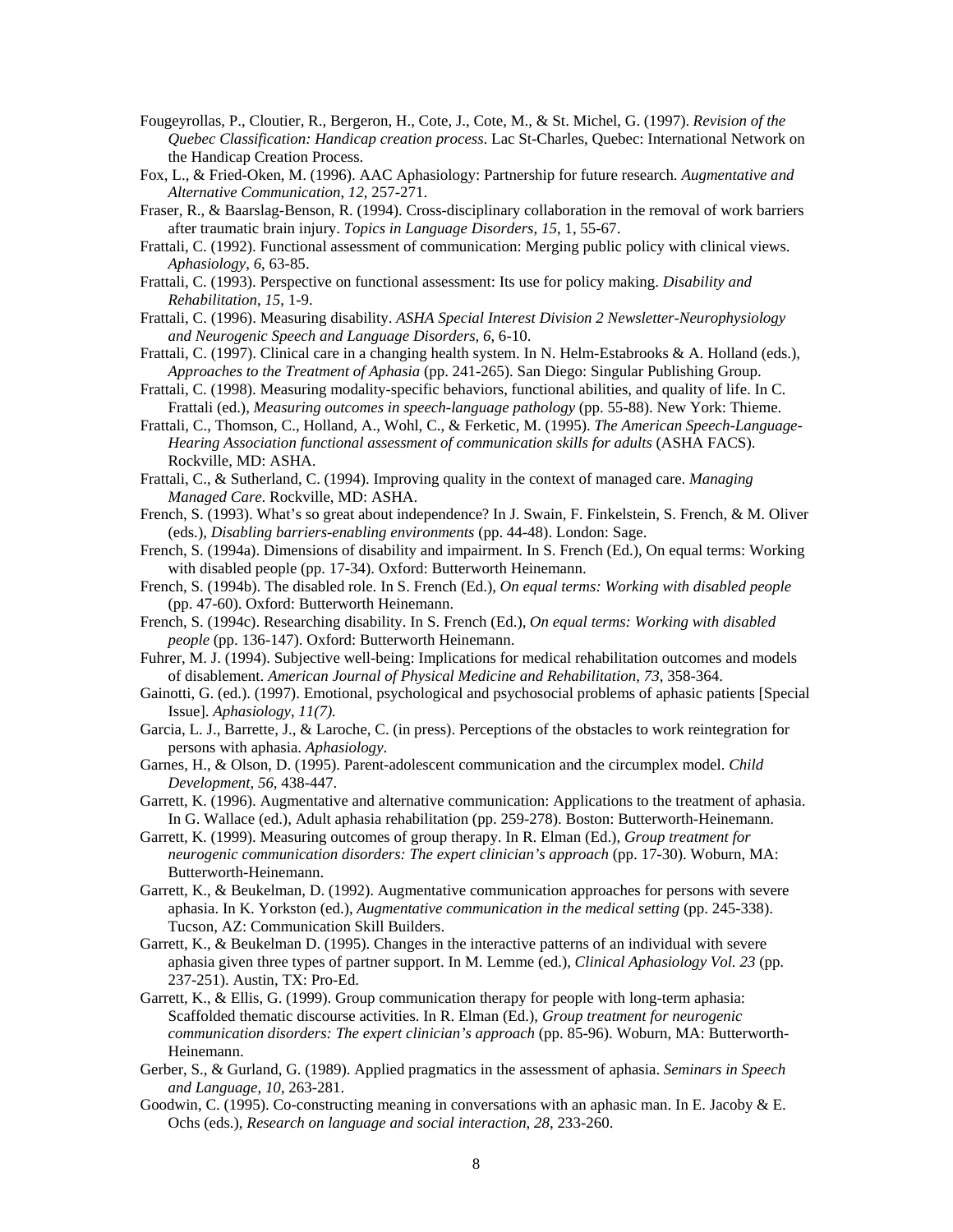- Gordon, J. (1997). Measuring outcomes in aphasia: Bridging the gap between theory and practice . . . or burning our bridges. *Aphasiology*, *11*, 845-854.
- Graham, M. (1999). Aphasia group therapy in a subacute setting: Using the American Speech-Language-Hearing Association Functional Assessment of Communication Skills. In R. Elman (ed.), *Group treatment for neurogenic communication disorders: The expert clinician's approach (pp. 37-46).* Woburn, MA: Butterworth-Heinemann.
- Granger, C., Hamilton, B., Keith, R., Zielezny, M., & Sherwin, F. (1986). Advances in functional assessment for medical rehabilitation. *Topics in Geriatric Rehabilitation*, *1*, 569-574.
- Hales, G. (1996). *Beyond disability-Towards an enabling society*. London: Sage.
- Hemsley, G., & Code, C. (1996). Interactions between recovery in aphasia, emotional and psychosocial factors in subjects with aphasia, their significant others and speech pathologists. *Disability and Rehabilitation, 18*, 567-584.
- Hermann, M., & Code, C. (1996). Weightings of items on the Code-Muller protocols: The effects of clinical experience of aphasia therapy. *Disability and Rehabilitation, 18*, 509-514.
- Hermann, M., & Wallesch, C. (1990). Expectations of psychosocial adjustment in aphasia: A MAUT study with the Code-Muller scale of psychosocial adjustment. *Aphasiology, 4*, 527-538.
- Hermann, M., & Wallesch, C. (1989). Psychosocial changes and psychosocial adjustments with chronic and severe nonfluent aphasia. *Aphasiology, 3*, 513-526.
- Hersh, D. (1998). Beyond the 'plateau': Discharge dilemmas in chronic aphasia. *Aphasiology, 12*, 207-218.
- Hinckley, J., Packard, M., & Bardach, L. (1995). Alternative family education programming for adults with chronic aphasia. *Topics in Stroke Rehabilitation*, *2*, 53-63.
- Hinckley, J. (1998). Investigating the predictors of lifestyle satisfaction among younger adults with chronic aphasia. *Aphasiology*, *12,* 509-518.
- Hoen, R., Thelander, M., & Worsley, J. (1997). Improvement in psychological well-being of people with aphasia and their families: Evaluation of a community-based programme. *Aphasiology*, *11*(7), 681- 691.
- Holland, A. (1977). Some practical considerations in the treatment of aphasic patients. In M. Sullivan & M. Kommers (eds.), *Rationale for adult aphasia therapy* (pp. 167-180). Omaha, NE: University of Nebraska Press.
- Holland, A. (1980). *Communicative abilities in daily living. CADL*. Austin TX: Pro-Ed.
- Holland, A. (1982). Observing functional communication of aphasic adults. *Journal of Speech and Hearing Disorders*, *47*, 50-56.
- Holland, A. (1991). Pragmatic aspects of intervention in aphasia. *Journal of Neurolinguistics, 6,* 197-211.
- Holland, A. (1992). Some thoughts of future needs and directions for research and treatment of aphasia. *NIDCD Monograph Vol. 2* (pp. 147-152).
- Holland, A. (1996). Pragmatic assessment and treatment for aphasia. In G. Wallace (ed.), *Adult aphasia rehabilitation* (pp. 161-173). Boston: Butterworth-Heinemann.
- Holland, A. (1998a). Some guidelines for bridging the research practice gap in adult neurogenic communication disorders*. Topics in Language Disorders, 18,* 49-57.
- Holland, A. (1998b). Why can't clinicians talk to aphasic adults? Clinical forum. *Aphasiology*, *12*, 844-846.
- Holland, A., & Beeson, P. (1999). Aphasia groups: The Arizona experience. In R. Elman (ed.), *Group treatment for neurogenic communication disorders: The expert clinician's approach* (pp. 77-84). Woburn, MA: Butterworth-Heinemann.
- Holland, A., Frattali, C., & Fromm, D. (1998). *Communicative abilities in daily living.CADL 2*. Austin TX: Pro-Ed.
- Holland, A., Fromm, D., DeRuyter, F., & Stein, M. (1996). Treatment efficacy: Aphasia. *Journal of Speech and Hearing Research, 39*, 527-536.
- Holland, A., & Ross, R. (1999). The power of aphasia groups. In R. Elman (ed.), *Group treatment of neurogenic communication disorders* (pp. 115-117). Boston, MA: Butterworth-Heinemann.
- Holland, A., & Thompson, C. (1998). Outcomes measurement in aphasia. In C. Frattali (ed.), *Measuring outcomes in speech-language pathology* (pp. 245-266). New York: Thieme.
- Howard, D., & Hatfield, F. (1987). *Aphasia therapy: Historical and contemporary issues*. Hillsdale, NJ: Lawrence Erlbaum.
- Hughes, B., & Paterson, K. (1997). The social model of disability and the disappearing body: Toward a sociology of impairment. *Disability and Society*, *12*, 325-340.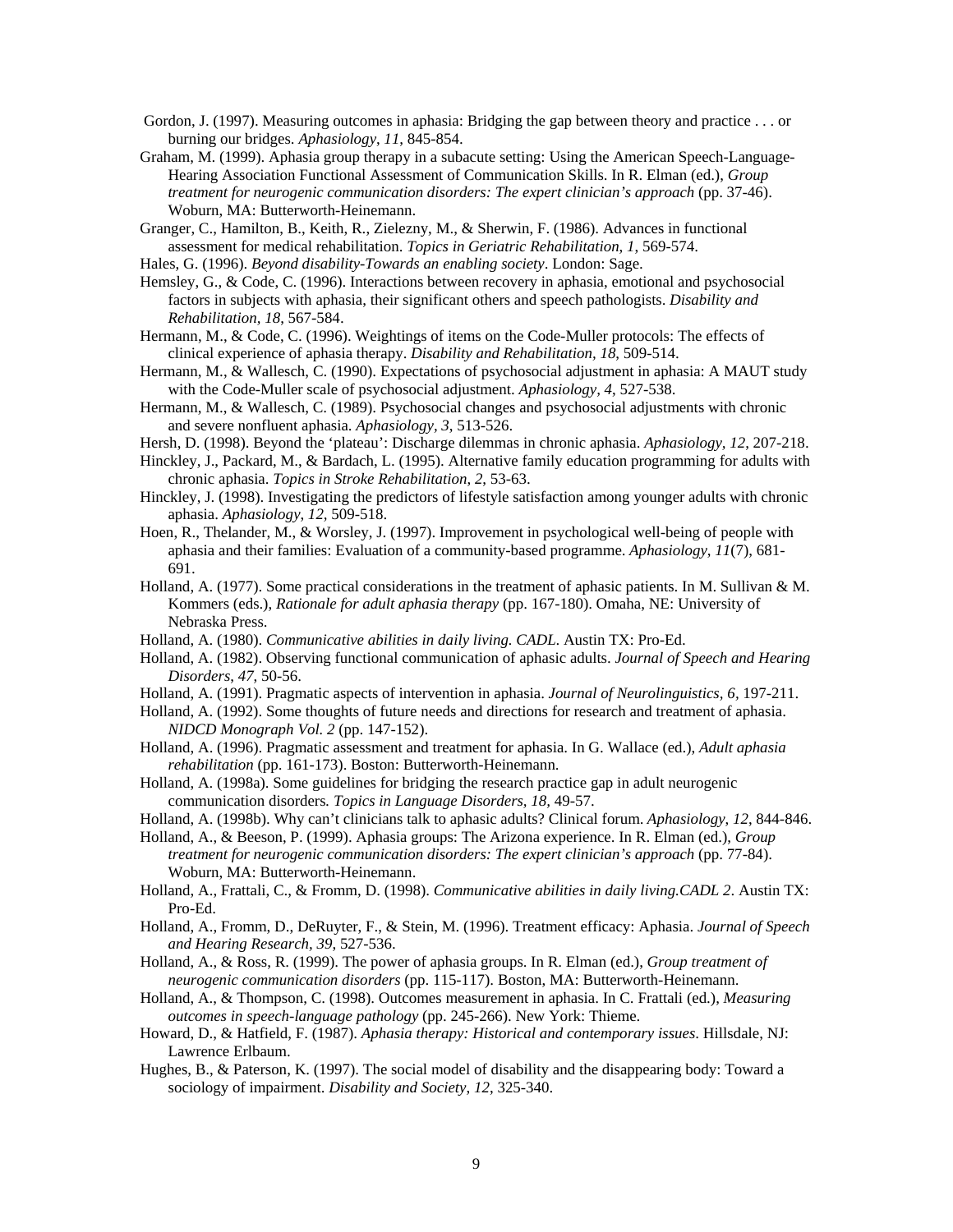- Hux, K., Beukelman, D., & Garrett, K. (1994). Augmentative and alternative communication for persons with aphasia. In R. Chapey (Ed.), *Language intervention strategies in adult aphasia* (3rd ed.) (pp. 338- 357). Baltimore: Williams & Wilkins.
- Ireland, C., & Wootton, G. (1993). *Time to talk: ADA counseling project*, Department of health report. London: Action for Dysphasic Adults.
- Iskowitz, M. (1998). Preparing for managed care in long-term care. *Advance for Speech-Language Pathologists and Audiologists,* January 12th, 7-9.
- Jennings, B., Callahan, D., & Caplan, A. (1988). *Ethical challenges of chronic illness*. Briarcliff Manor, NY: A Hastings Center Report.
- Johnson, E. (1993). Open your doors to disabled workers. In M. Nagler (ed.), *Perspectives on disability* (pp. 475-479). Palo Alto, CA: Health Markets Research.
- Johnson, R. (1987) Return to work after severe head injury. *International Disability Studies, 9*, 49.54.
- Jordan, L. (1998). 'Diversity in aphasiology': A social science perspective, *Aphasiology, 12*, 474.480.
- Jordan, L., & Kaiser, W. (1996). *Aphasia A social approach*. London: Chapman & Hall.
- Kagan, A. (1995a). Family perspectives from three aphasia centers in Ontario, Canada. *Topics in Stroke Rehabilitation, 2*, 1-19.
- Kagan, A. (1995b). Revealing the competence of aphasic adults through conversation: A challenge to health professionals. *Topics in Stroke Rehabilitation, 2*, 15-28.
- Kagan, A. (1998). Supported conversation for adults with aphasia: Methods and resources for training conversation partners. *Aphasiology, 12*, 851-864.
- Kagan, A., & Cohen-Schneider, R. (1999). Groups in the 'introductory program' at the Pat Arato Aphasia Centre. In R. Elman (Ed*.), Group treatment of neurogenic communication disorders* (pp. 97-106). Woburn, MA: Butterworth-Heinemann.
- Kagan, A., & Gailey, G. (1993). Functional is not enough: Training conversation partners for aphasic adults. In A. Holland & M. Forbes (Eds.), *Aphasia treatment: World perspectives* (pp. 199-215). San Diego: Singular.
- Kagan, A., & Kimelman, D. (1995). 'Informed' consent in aphasia research: Myth or reality*? Clinical Aphasiology, 23*, 65-75.
- Kagan, A., Winckel, J., & Shumway E. (1996a). *Pictographic communication resources*. North York, Canada: Pat Arato Aphasia Centre.
- Kagan, A., Winckel, J., & Shumway E. (1996b*). Supported conversation for aphasic adults: Increasing communicative access* (Video). North York, Ontario, Canada: Pat Arato Aphasia Centre.
- Kaufman, S. (1988a). Illness, biography, and the interpretation of self, following a stroke. *Journal of Aging Studies, 2*, 217-227.
- Kaufman, S. (1988b). Toward a phenomenology of boundaries in medicine: Chronic illness experience in the case of stroke. *Medical Anthropology Quarterly, 2*, 338-354.
- Keatley, M. A., Miller, T. I., & Mann, A. (1995). Treatment planning using outcome data. *ASHA, 37(2),* 49-52.
- King, R. B. (1996). Quality of life after stroke. *Stroke, 27*, 1467-1472.
- Kovarsky, D., Duchan, J., & Maxwell, M. (Eds.). (1999). *Constructing (in)competence: Disabling evaluations in clinical and social interaction.* Hillsdale, NJ: Lawrence Erlbaum.
- Kraat, A. (1990). Augmentative and alternative communication: Does it have a future in aphasia rehabilitation? *Aphasiology, 4,* 321-338.
- Krefting, L. (1991). Rigor in qualitative research: The assessment of trustworthiness. *The American Journal of Occupational Therapy, 45(3),* 214-222.
- Kwa, V., Limburg, M., & de Hann, R. J. (1996). The role of cognitive impairment in the quality of life after ischemic stroke. *Journal of Neurology, 243*, 599-604.
- LaCoste, L. D., Ginter, E. J., & Whipple, G. (1987). Intrafamily communication and familial environment. *Psychological Reports, 61*, 115-118.
- Lafond, D., Joanette, Y., Ponzio, J., Degiovani, R., & Sarno, M. (Eds.). (1993). *Living with aphasia: Psychosocial issues*. San Diego: Singular.
- LaPointe, L. (1997). Adaptation, accommodation, aristos. In L. LaPointe (Ed.), *Aphasia and related neurogenic disorders.* (2nd ed.) (pp. 265-287). New York: Thieme.
- LaPointe, L. (1996). On being a patient. *Journal of Medical Speech-Language Pathology, 4 (1)*.
- LaPointe, L. (1989). An ecological perspective on assessment and treatment of aphasia*. Clinical Aphasiology, 18*, 1-4.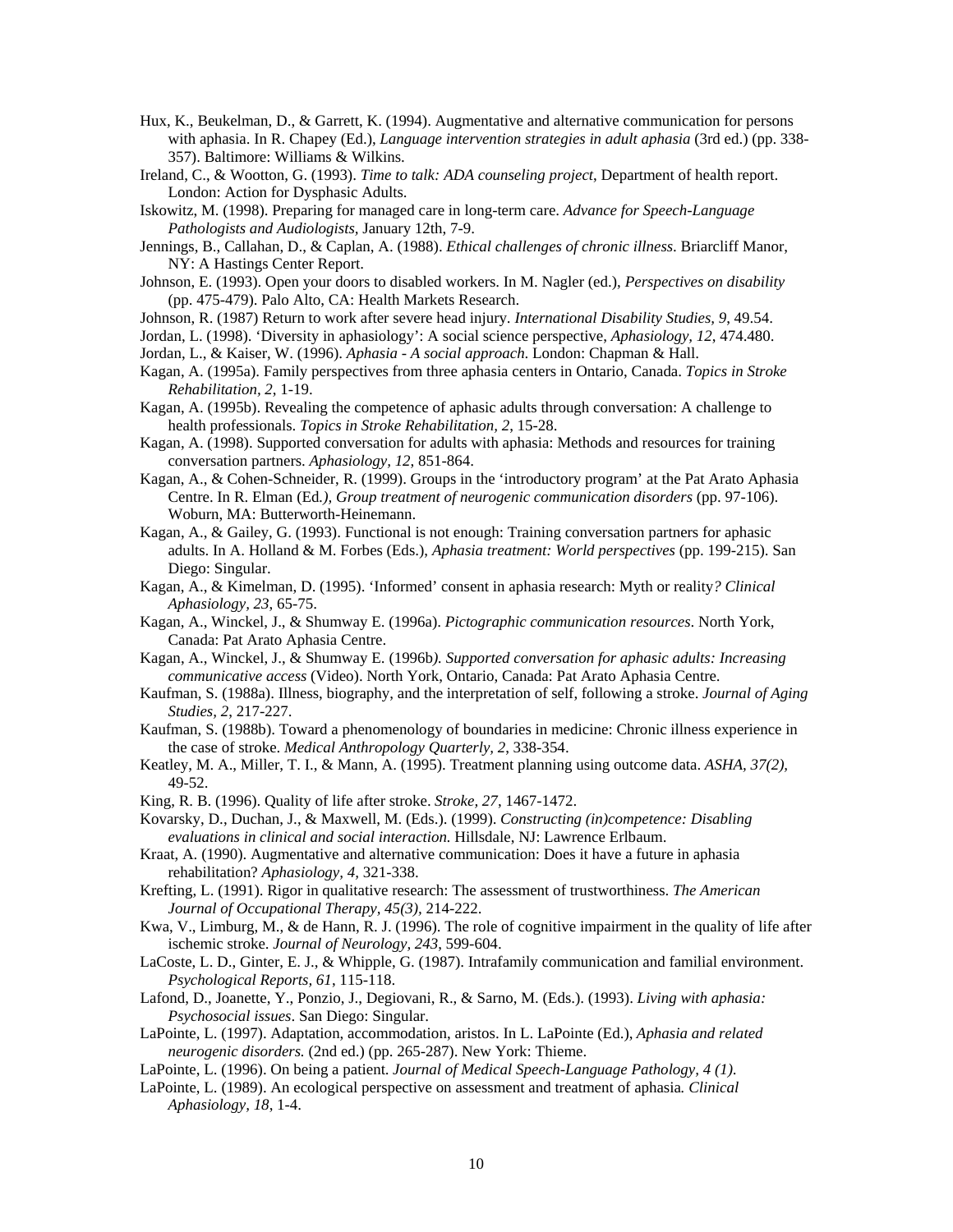- LeDorze, G., & Brassard, C. (1995). A description of the consequences of aphasia on aphasic persons and their relatives and friends, based on the WHO model of chronic diseases. *Aphasiology, 9*, 239-255.
- LeDorze, G., Croteau, C., & Joanette Y. (1993). Perspectives on aphasia intervention in French-speaking Canada. In A. Holland & M. Forbes (Eds.), *Aphasia treatment, world perspectives* (pp. 87-114). San Diego: Singular.
- Light, J. (1988). Interaction involving individuals using augmentative and alternative communication systems: State of the art and future directions. *Augmentative and Alternative Communication, 4*, 66-82.
- Livneh, H. (1991). On the origins of negative attitudes toward people with disabilities. In R. Marinelli & A. Dell Orto (Eds.), *The psychological and social impact of disability* (pp. 181-196). New York: Springer.
- Lomas, J., Pickard, L., Bester, S., Elbard, H., Finlayson, A., & Zoghaib, C. (1989). The communication effectiveness index: Development and psychometric evaluation of a functional communication measure for adult aphasia. *Journal of Speech and Hearing Disorders, 54*, 113-124.
- Lomas, J., Pickard, L., & Mohide, A. (1987). Patient versus clinician item generation for quality-of-life measures: The case of language-disabled adults*. Medical Care, 25*, 764-769.
- Lord, M. (1993). Away with barriers. In M. Nagler (Ed.), *Perspectives on disability* (pp. 471-474). Palo Alto, CA: Health Markets Research.
- Lubinski, R. (1981). Environmental language intervention. In R. Chapey (Ed.), *Language intervention strategies in adult aphasia* (pp. 223-248). Baltimore: Williams & Wilkins.
- Lubinski, R. (1986). Environmental systems approach to adult aphasia. In R. Chapey (Ed.), *Language intervention strategies in adult aphasia* (pp. 267-291). Philadelphia, PA: Williams & Wilkins.
- Lubinski, R., Duchan, J., & Weitzner-Lin, B. (1980). Analysis of breakdowns and repairs in aphasic adult communication. In R. Brookshire (Ed.), *Clinical aphasiology conference proceedings*. Minneapolis, MN: BRK.
- Lund, N., & Duchan, J. (1993). *Assessing children's language in naturalistic contexts* (3rd ed.). Englewood Cliffs, NJ: Prentice Hall.
- Luterman, D. (1996). *Counseling persons with communication disorders and their families* (3rd ed.). Austin, TX: Pro-Ed.
- Lyon, J. (1992). Communication use and participation in life for adults with aphasia in natural settings: The scope of the problem*. American Journal of Speech-Language Pathology, 1*, 7-14.
- Lyon, J. (1995a). Drawing: Its value as a communication aid for adults with aphasia. *Aphasiology, 9(1)*, 33- 50.
- Lyon, J. (1995b). Communicative drawing: An augmentative mode of interaction. *Aphasiology, 9(1)*, 84- 94.
- Lyon, J. (1996a). Measurement of treatment effects in natural settings. *ASHA Special Interest Division 2 Newsletter-Neurophysiology and Neurogenic Speech and Language Disorders, 6*, 10-15.
- Lyon, J. (1996b). Optimizing communication and participation in life for aphasic adults and their prime caregivers in natural settings: A use model for treatment. In G. Wallace (Ed.), *Adult aphasia rehabilitation* (pp. 137-160). Newton, MA: Butterworth Heinemann.
- Lyon, J. (1997a). Treating real-life functionality in a couple coping with severe aphasia. In N. Helm-Estabrooks & A. Holland (Eds.), *Approaches to the treatment of aphasia* (pp. 203-239). San Diego: Singular.
- Lyon, J. (1997b). Volunteers and partners: Moving intervention outside the treatment room. In B. Shadden & M. Toner (Eds.), *Communication and aging* (pp. 299-324). Austin, TX: Pro-Ed.
- Lyon, J. (1998). *Coping with aphasia*. San Diego: Singular.
- Lyon, J. (in press). Finding, defining, and refining functionality in real-life for people confronting aphasia. In L. Worrall & C. Frattali (Eds.), *Neurogenic communication disorders: A functional approach*. New York: Thieme.
- Lyon, J. Cariski, D., Keisler, L., Rosenbek, J., Levine, R., Kumpula, J., et al. (1997). Communication partners: Enhancing participation in life and communication for adults with aphasia in natural settings. *Aphasiology, 11*, 693-708.
- Lyon, J. G., & Sims, E. (1989). Drawing: Its use as a communicative aid with aphasic and normal adults. *Clinical Aphasiology, 18*, 339-356.
- Markus, H., & Nurius, P. (1986). Possible selves. *American Psychologist, 41(9)*, 954-969.
- Marshall, R. (1993). Problem focused group therapy for mildly aphasic clients. *American Journal of Speech-Language Pathology, 2*, 31-37.
- Marshall, R. (1999a). An introduction to supported conversation for adults with aphasia: Perspectives, problems and possibilities. *Aphasiology, 12*, 811-816.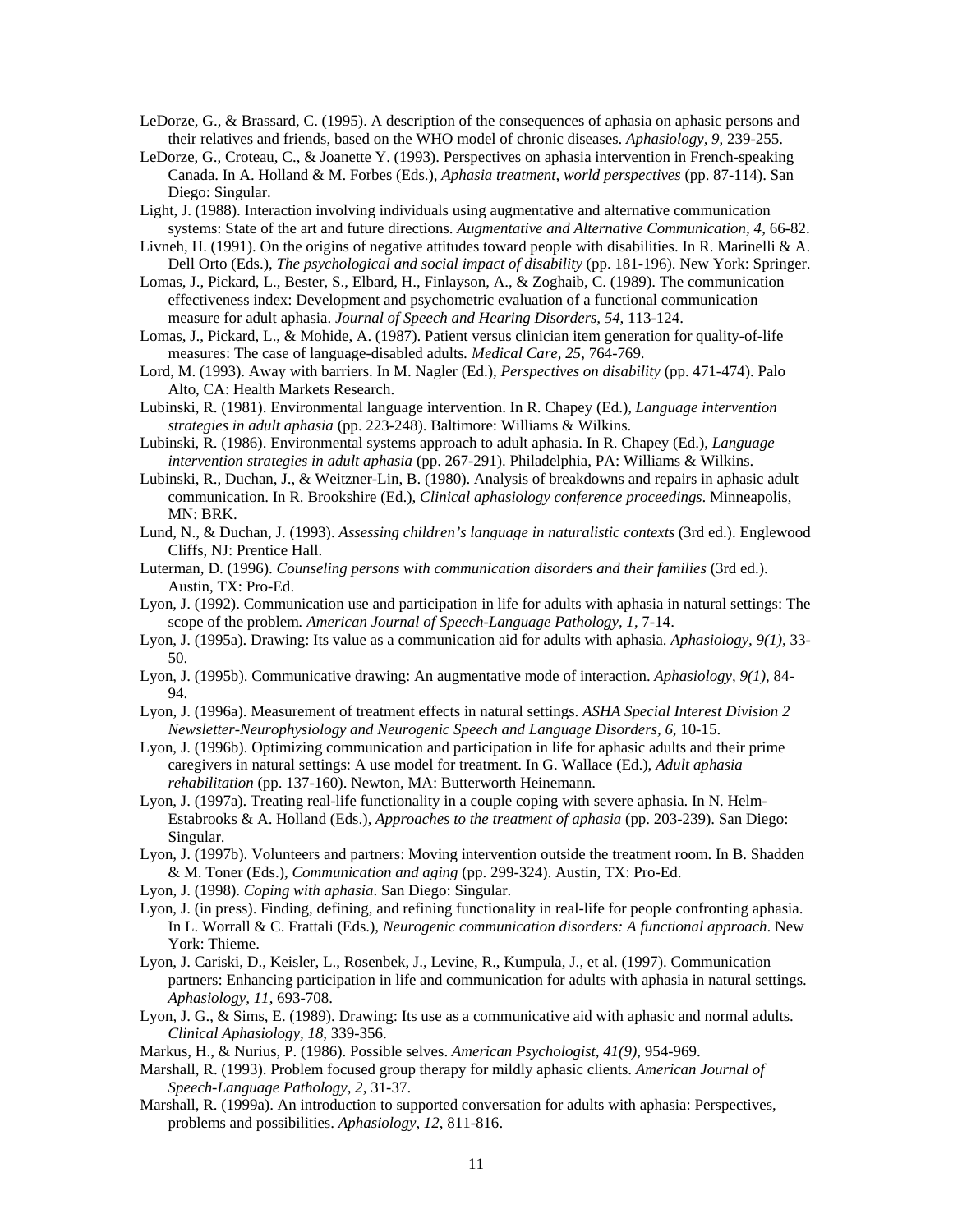- Marshall, R. (1999b). *Introduction to group treatment for aphasia: Design and management.* Woburn, MA: Butterworth-Heinemann.
- Marshall, R. (1999c). A problem-focused group treatment program for clients with mild aphasia. In R. Elman (Ed.), *Group treatment for neurogenic communication disorders: The expert clinician's approach* (pp. 57-65). Woburn, MA: Butterworth-Heinemann.
- Marshall, R., Freed, D., & Phillips, D. (1997). Communicative efficiency in severe aphasia. *Aphasiology, 11,* 373.384.
- McClenahan, R., Johnston, M., & Denham, Y. (1992). Factors influencing accuracy of estimation of comprehension problems in patients following cerebro-vascular accident by doctors, nurses and relatives. *European Journal of Disorders of Communication, 27*, 209-219.
- Meeuwesen, L., Schaap, C., & Van der Staak, C. (1991). Verbal analysis of doctor-patient communication. *Social Science in Medicine, 32*, 1143-1150.
- Milroy, L., & Perkins, L. (1992). Repair strategies in aphasic discourse: Towards a collaborative model. *Clinical Linguistics and Phonetics, 6,* 17-40.
- Muller, D. (1984). Psychological adjustment to aphasia. Brief Research Report. *International Journal of Rehabilitation Research, 7,* 195-196.
- Muller, D., & Code, C. (1983). Interpersonal perception of psychosocial adjustment to aphasia. In C. Code & D. J. Muller (Eds.), *Aphasia therapy* (pp. 101-112). London: Edward Arnold.
- National Joint Committee for the Communicative Needs of Persons with Severe Disabilities (1992). Guidelines for meeting the communication needs of persons with severe disabilities. *ASHA, 34* (March, Suppl. 7), 1-8.
- Nester, M. (1984). Employment testing for handicapped persons. *Public Personnel Management Journal, 13(4)*, 417-434.
- Nettleton, S. (1996). *The sociology of health and illness*. Cambridge, UK: Polity Press.
- Newhoff, M., Tonkovich, J., Schwartz, S., & Burgess, E. (1985). Revision strategies in aphasia. *Journal of Neurological Communication Disorders*, *2*, 2-7.
- Nicholas, L., & Brookshire, R. (1993). A system for quantifying the informativeness and efficiency of the connected speech of adults with aphasia*. Journal of Speech and Hearing Research, 36*, 338-350.
- Niemi, M., Laaksonen, R., Kotila, M., & Waltimo, O. (1988). Quality of life 4 years after stroke. *Stroke, 19*, 1101-1107.
- Nisbet, J. (Ed.) (1992). *Natural supports in school, at work and in the community for people with severe disabilities.* Baltimore, MD: Paul H. Brookes.
- Oelschlaeger, M., & Damico, J. (1998). Spontaneous verbal repetition: A social strategy in aphasic conversation*. Aphasiology, 12,* 971-988.
- Oliver, M. (1996). *Understanding disability: From theory to practice*. London, UK: Macmillan.
- Parr, S. (1994). Coping with aphasia: Conversations with 20 aphasic people. *Aphasiology, 8,* 457-466.
- Parr, S. (1996a). The road more traveled: Whose right of way? *Aphasiology, 10,* 496-503.
- Parr, S. (1996b). Everyday literacy in aphasia: Radical approaches to functional assessment and therapy. *Aphasiology, 10,* 469-479.
- Parr, S., & Byng, S. (1998). Breaking new ground in familiar territory. Clinical forum*. Aphasiology, 12,* 839-844.
- Parr, S., Byng, S., & Gilpin, S. (1997). *Talking about aphasia: Living with loss of language after stroke*. Buckingham, UK: Open University Press.
- Patterson, J., & Garwick, A. (1992). The impact of chronic illness on families: A family systems perspective*. Annals of Behavioral Medicine, 16,* 131-142.
- Patterson, R., Paul, M., Wells, A., Hoen, B., & Thelander, M. (1994). *Aphasia: A new life. Handbook for helping communities.* Stoufville, Ontario, Canada: York-Durham Aphasia Centre.
- Peach, R. (1993). Clinical intervention for aphasia in the United States of America. In A. Holland & M. Forbes (Eds.), *Aphasia treatment: World perspectives* (pp. 335-369). San Diego: Singular.
- Penn C. (1998). Clinician-researcher dilemmas: Comment on 'supported conversation for adults with aphasia.' Clinical forum. *Aphasiology, 12,* 839-844.
- Pessar, L., Coad, M., Linn, R., & Willer, B. (1992). The effects of parental traumatic brain injury on the behavior of parents and children. *Brain Injury, 7*, 231-240.
- Petheram, B., & Parr, S. (1998). Diversity in aphasiology: A crisis in practice or a problem of definition? *Aphasiology, 12,* 435-446.
- Petheram, B., & Parr, S. (1998). Reply: Plenty of room in the wardrobe: A response to Bastianne, Edwards, Cappa, Elman, Ferguson, Gordon, and Jordan. *Aphasiology, 12*, 481-488.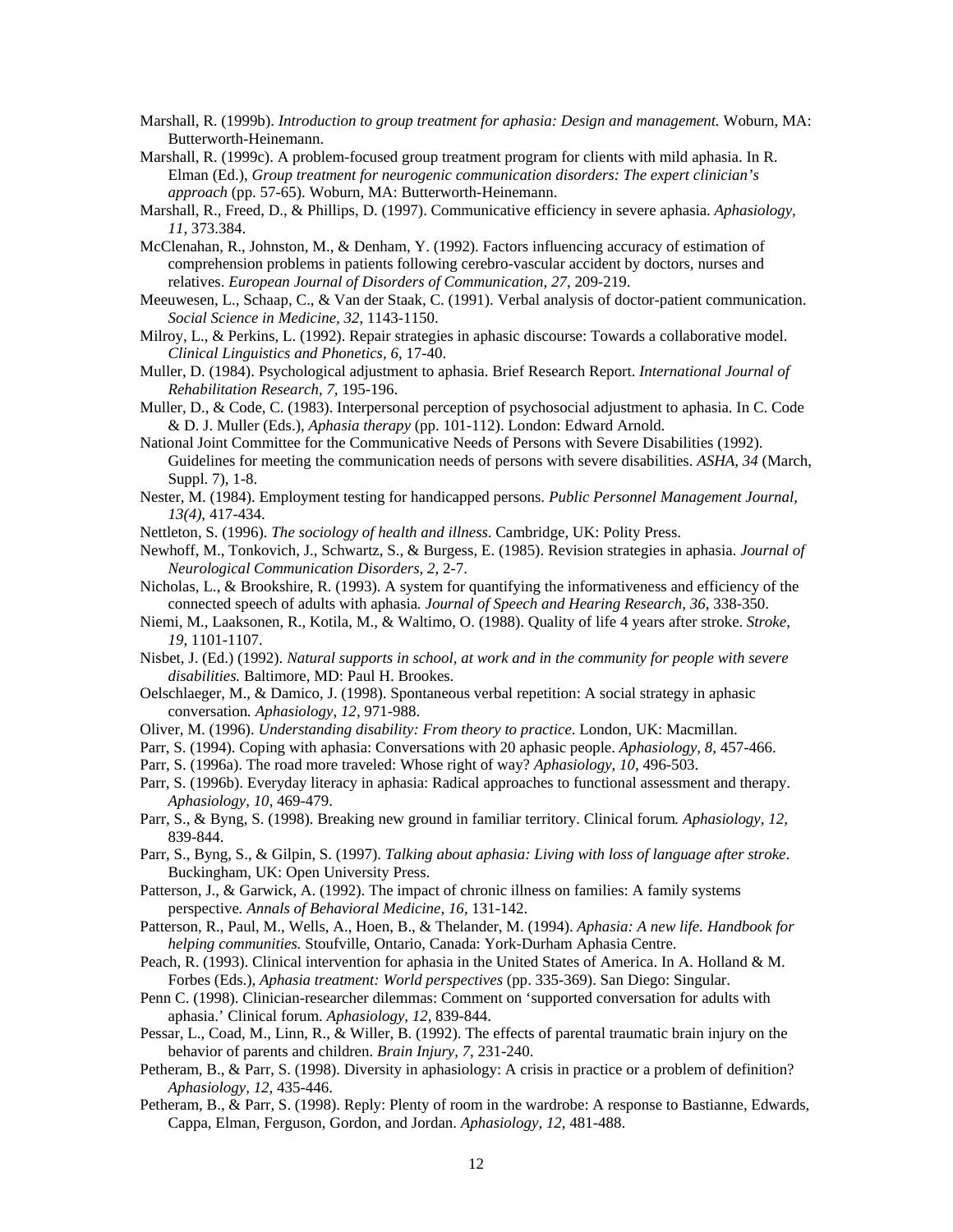- Pound, C. (1996). New approaches to long term aphasia therapy and support. *Bulletin of the Royal College of Speech and Language Therapists, 532,* 12-13.
- Pound, C. (1998). Therapy for life: Finding new paths across the plateau. *Aphasiology, 12*, 222-227.
- Prutting, C., & Kirchner, D. (1987). A clinical appraisal of the pragmatic aspects of language*. Journal of Speech and Hearing Disorders, 52*, 105-119.
- Ramsburger, G. (1994). Functional perspective for assessment and rehabilitation of persons with severe aphasia. *Seminars in Speech and Language, 15,* 1-16.
- Rao, P. (1997). Functional communication assessment and outcome. In B. Shadden & M. Toner (Eds.), *Aging and communication* (pp. 197-225). Austin, TX: Pro-Ed.
- Rice, B., Paull, A., & Muller, D. (1987). An evaluation of a social support group for spouses of aphasic partners. *Aphasiology, 1,* 247-256.
- Robey, R. (1998). A meta-analysis of clinical outcomes in the treatment of aphasia. *Journal of Speech, Language and Hearing Research, 421,* 172-187.
- Robillard, A. (1994). Communication problems in the intensive care unit. *Qualitative Sociology, 17,* 383- 395.
- Rolland, J. S. (1994). In sickness and in health: The impact of illness on couples' relationships. *Journal of Marital and Family Therapy, 20,* 327-347.
- Roter, D. L., & Hall, J. L. (1992). *Doctors talking with patients/patients talking with doctors: Improving communication in medical visits.* Westport, UK: Auburn House.
- Ryan, E., Bourhis, R., & Knops, U. (1991). Evaluative perceptions of patronizing speech addressed to elders. *Psychology and Aging, 6,* 442-450.
- Ryan, E., Meredith, S., MacLean, M., & Orange, J. (1995). Changing the way we talk with elders: Promoting health using the communication enhancement model. *International Journal of Aging and Human Development, 4*, 89-107.
- Ryff, C. (1989a). Happiness is everything, or is it? Explorations on the meaning of psychological wellbeing*. Journal of Personality and Social Psychology, 57(6),* 1069-1081.
- Ryff, C. (1989b). In the eye of the beholder: Views of psychological well-being among middle and oldaged adults*. Psychology and Aging, 4,* 195-210.
- Ryff, C. (1989c). Scales of psychological well being (short form*). Journal of Personality and Social Psychology, 57,* 1069-1081.
- Ryff, C., & Singer, B. (1998). The contours of positive human health. *Psychological Inquiry, 9(1),* 1-29.
- Sacchett, C., & Marshall, J. (1992). Functional assessment of communication: Implications for the rehabilitation of aphasic people: Reply to Carol Frattali. *Aphasiology, 6,* 95-100.
- Sacks, H., Schegloff, E., & Jefferson, G. (1974). A simplest systematics for the organization of turn-taking for conversation. *Language, 50,* 696-735.
- Sandin, K. J., Cifu, D. X., & Noll, S. F. (1994). Stroke rehabilitation: Psychological and social implications. *Archives of Physical Medicine and Rehabilitation, 75*, S-52-S-55.
- Sands, E., Sarno, M., & Shankweiler, D. (1969). Long term assessment of language function in aphasia. *Archives of Physical Medicine and Rehabilitation, 50*, 202-206.
- Sarno, M. (1965). A measurement of functional communication in aphasia. *Archives of Physical Medicine and Rehabilitation, 46,* 101-107.
- Sarno, M. (1969). *The functional communication profile: Manual of directions*. New York: Institute of Rehabilitation Medicine.
- Sarno, M. (1993). Aphasia rehabilitation: Psychosocial and ethical considerations*. Aphasiology, 7,* 321- 334.
- Sarno, M. (1997). Quality of life in aphasia in the first post-stroke year*. Aphasiology, 11(7),* 665-678.
- Sarno, M. T. (1991). The psychological and social sequelae of aphasia. In M. T. Sarno (Ed.), *Acquired aphasia* (2nd ed.) (pp. 521-582). San Diego: Academic Press.
- Sarno, M. T. (1992). Preliminary findings in a study of age, linguistic evolution and quality of life in recovery from aphasia. *Scandinavian Journal of Rehabilitative Medicine*, Suppl. 26, 43-59.
- Sarno, M. T., & Chambers, N. (1997). A horticultural therapy program for individuals with acquired aphasias. *Activities, Adaptation and Aging, 22*, 81-91.
- Schuling, J., de Haan, R., Limburg, M., & Groenier, K. H. (1993). The Frenchay activities index. *Stroke, 24,* 1173-1177.
- Sherman, S., & Anderson, N. (1982*). Ability testing of handicapped people: Dilemma for government, science and the public.* Washington, DC: National Academy Press.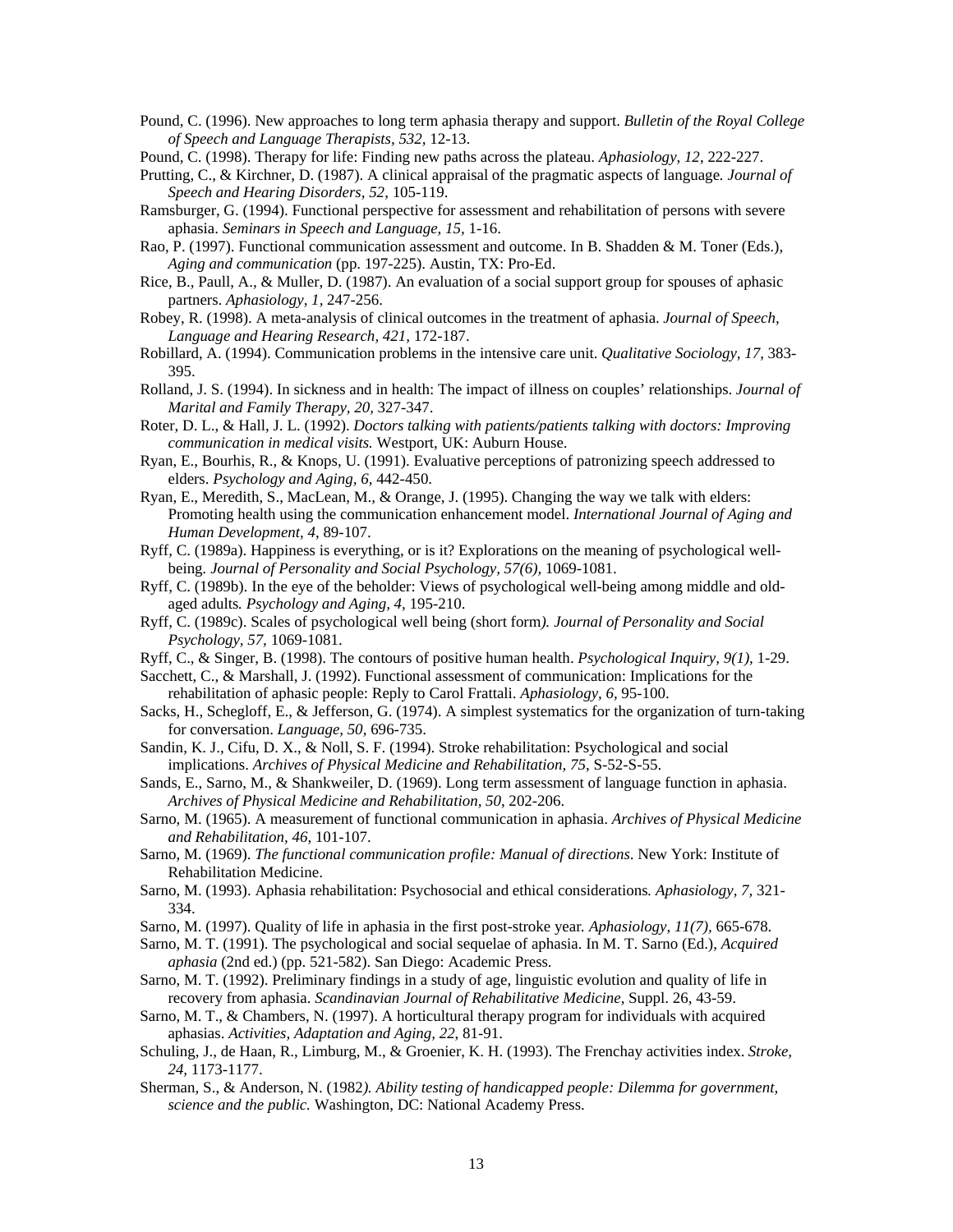Shewan, C., & Bandur, D. (1986). Language-oriented treatment: A psycholinguistic approach to aphasia. In R. Chapey (Ed*.), Language intervention strategies in adult aphasia* (3rd ed.) (pp. 184-206). Philadelphia, PA: Williams & Wilkins.

Shewan, C. (1986). The history and efficacy of aphasia treatment. In R. Chapey (Ed*.), Language intervention strategies in adult aphasia.* (2nd ed.). Philadelphia, PA: Williams & Wilkins.

- Shontz, F. C. (1991). Six principles relating disability and psychological adjustment. In R. Marinelli & A. Dell Orto (Eds.), *The psychological and social impact of disability* (pp. 107-110). New York: Springer.
- Simmons, N. (1986). Beyond standardized measures: Special tests, language in context, and discourse analysis. *Seminars in Speech and Language, 7,* 181-205.
- Simmons, N., Kearns, K., & Potechin, G. (1987). Treatment of aphasia through family member training. In R. Brookshire (Ed.), *Clinical aphasiology: Conference proceedings, Vol. 17* (pp. 106-116). Minneapolis, MN: BRK.
- Simmons-Mackie, N. (1998a). A solution to the discharge dilemma in aphasia: Social approaches to aphasia management. Clinical forum. *Aphasiology, 12,* 231-239.
- Simmons-Mackie, N. (1998b). In support of supported communication for adults with aphasia: Clinical forum. *Aphasiology, 12,* 831-838.
- Simmons-Mackie, N. (in press). Social approaches to the management of aphasia. In Worrall, L., & Frattali, C. (Eds.), *Neurogenic communication disorders: A functional approach*. New York: Thieme.
- Simmons-Mackie, N., & Damico J. (1995). Communicative competence in aphasia: Evidence from compensatory strategies. *Clinical Aphasiology, 23*, 95-105.
- Simmons-Mackie, N., & Damico J. (1996a). Accounting for handicaps in aphasia: Communicative assessment from an authentic social perspective. *Disability and Rehabilitation, 18*, 540-549.
- Simmons-Mackie, N., & Damico J. (1996b). The contribution of discourse markers to communicative competence in aphasia. *American Journal of Speech Language Pathology, 5,* 37-43.
- Simmons-Mackie, N., & Damico J. (1997). Reformulating the definition of compensatory strategies in aphasia. *Aphasiology, 8,* 761-781.
- Simmons-Mackie, N., & Damico, J. (1999). Social role negotiation in aphasia therapy: Competence, incompetence and conflict. In D. Kovarsky, J. Duchan, & M. Maxwell (Eds.), *Constructing (in)competence: Disabling evaluations in clinical and social interaction (pp. 313-341). Hillsdale, NJ:* Lawrence Erlbaum.
- Simmons-Mackie N., Damico, J., & Damico, H. (1999). A qualitative study of feedback in aphasia therapy. *American Journal of Speech-Language Pathology, 8,* 218-230.
- Simmons-Mackie, N., & Kagan, A. (1999). Communication strategies used by 'good' versus 'poor' speaking partners of individuals with aphasia. *Aphasiology, 13,* 807-820.
- Slansky, B., & McNeil, M. (1997). Resource allocation in auditory processing of emphatically stressed stimuli in aphasia. *Aphasiology, 11,* 461-472.
- Spencer, K., Tompkins, C., Schulz, R., & Rau, M. (1995). The psychosocial outcomes of stroke: A longitudinal study of depression risk. *Clinical Aphasiology, 23,* 9-23.
- Stainback, W., & Stainback, S. (Eds.) (1990). *Support networks for inclusive schooling*. Baltimore, MD: Paul H. Brookes.
- Starkstein, S., & Robinson, R. (1988). Aphasia and depression. *Aphasiology, 2,* 1-20.
- Stiell, D., & Gailey, G. (1995). Cotherapy with couples affected by aphasia. *Topics in Stroke Rehabilitation, 2,* 34-39.
- Strauss Hough, M., & Pierce, R. (1994). Pragmatics and treatment. In R. Chapey (Ed*.), Language intervention strategies in adult aphasia.* Philadelphia, PA: Williams & Wilkins.
- Sutherland, A. (1981). *Disabled we stand*. London, UK: Souvenir Press.
- Swanson, K. (1993). Nursing as informed caring for the well-being of others. *Journal of Nursing Scholarship, 25,* 352-357.
- Taylor, M. (1965). A measurement of functional communication in aphasia*. Archives of Physical Medicine and Rehabilitation, 46,* 101-107.
- Thompson, C. (1989). Generalization research in aphasia: A review of the literature. *Clinical Aphasiology, 18,* 195-222.
- Thompson, C. (1994). Treatment of nonfluent Broca's aphasia. In R. Chapey (Ed.), *Language intervention strategies in adult aphasia.*Baltimore, MD: Williams & Wilkins.
- Tippett, D., & Sugarman, J. (1996). Discussing advance directives under the patient self determination act: A unique opportunity for speech-language pathologists to help persons with aphasia. *American Journal of Speech-Language Pathology, 5,* 31-54.